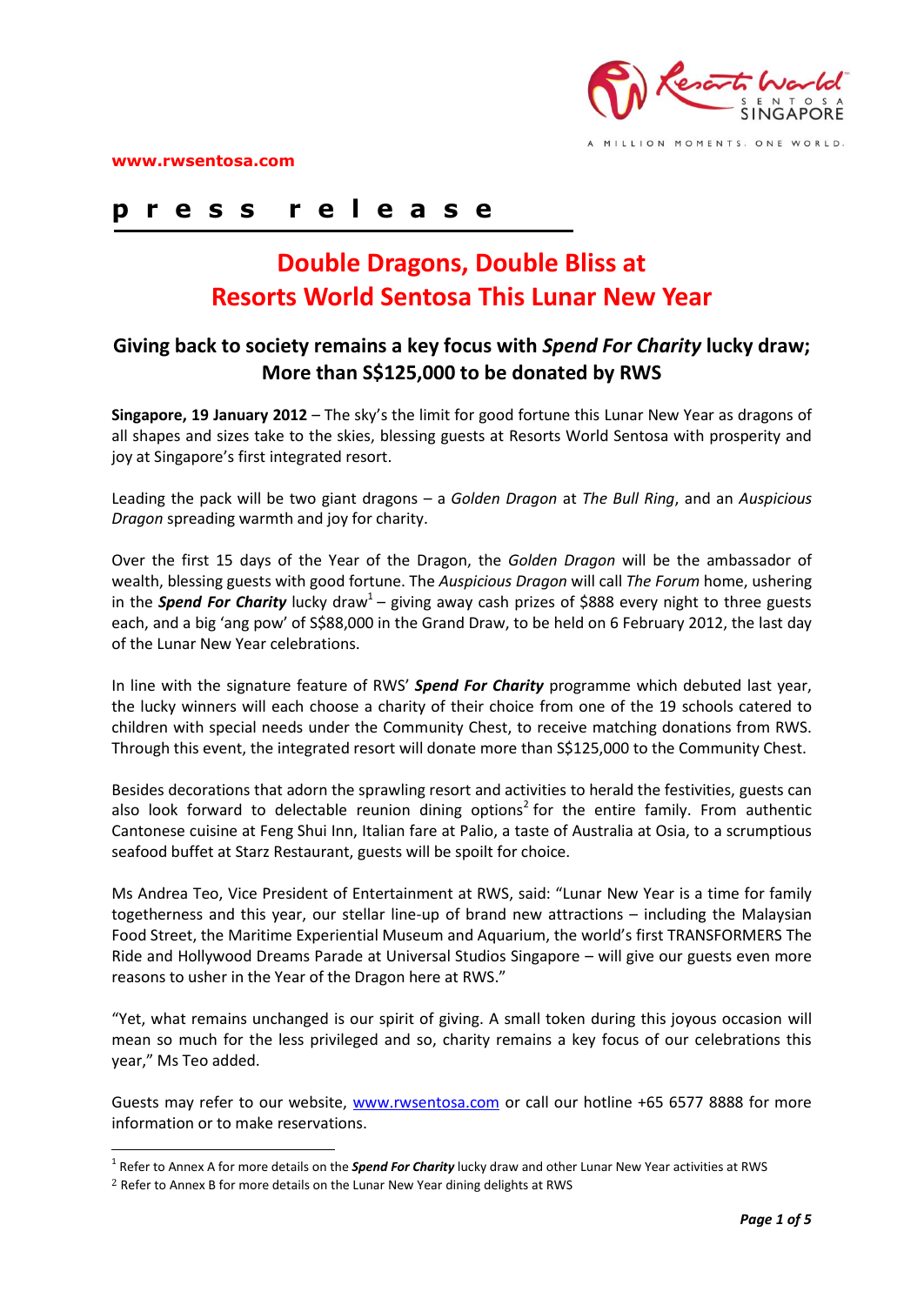#### **Annex A: Celebrations**

<u>.</u>

#### *Spend For Charity* 祥龙祈福献温情



*The Auspicious Dragon at The Forum™*

From 23 January 2012 to 6 February 2012, a giant Auspicious Dragon made up of 168, 228 or 288 lanterns will take to the sky at *The Forum*, Resorts World Sentosa. Guests who spend \$38 or more in a single receipt at all outlets in Resorts World Sentosa can participate in the lucky draw by picking the correct number of dragon lanterns and dropping their entry forms into the corresponding golden barrel.

From these entries three daily prizes of \$888 will be picked regardless of correct or incorrect answers, with RWS matching dollar-for-dollar to a charity of each winner's choice<sup>3</sup>. Daily draws will be conducted at 6.08pm every evening<sup>4</sup>, with one winner picked from each golden barrel. Winners will have 24 hours to collect their prizes which otherwise would be rolled over to the Grand Draw.

The Grand Prize of \$88,000 will be given out at 8.08pm on the  $15<sup>th</sup>$  day of the Lunar New Year, on 6 February 2012. The winning ticket will be drawn from the golden barrel that carries the correct number of dragon lanterns. The Grand Prize winner will not only take home an *ang pow* of S\$88,000 for himself, but like the other winners, gets to choose a charity organisation of choice<sup>3</sup> to receive a matching-dollar donation from RWS.

<sup>3</sup> Charity chosen is to be one of the 19 schools catered for children with special needs under the auspices of Community Chest Singapore.

<sup>4</sup> The last daily draw will be conducted on 5 February 2012. The Grand Draw will be held on 6 February 2012.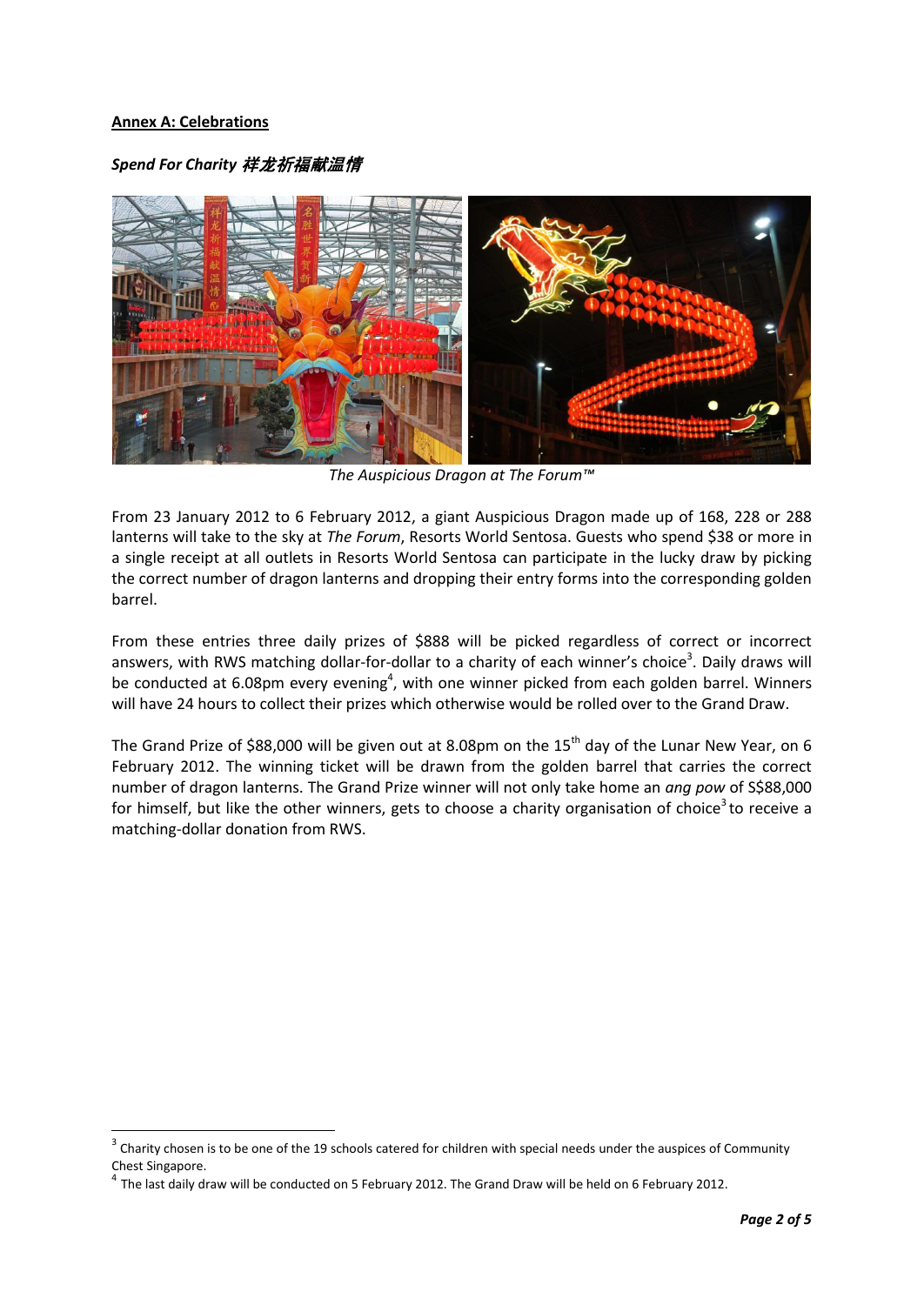#### *Resort Decorations*



*The rotating Golden Dragon at the Bull Ring™ will bless guests with good fortune.*

The sky's the limit for good fortune as colourful dragons take flight at Resorts World Sentosa this Lunar New Year. Besides the *Golden Dragon* at the Bull Ring™, FestiveWalk will also be decked out with fresh floral dragon decorations in eight different colours.



*The World Square at FestiveWalk is decorated with colourful floral dragon decorations, providing fun photo opportunities for guests.*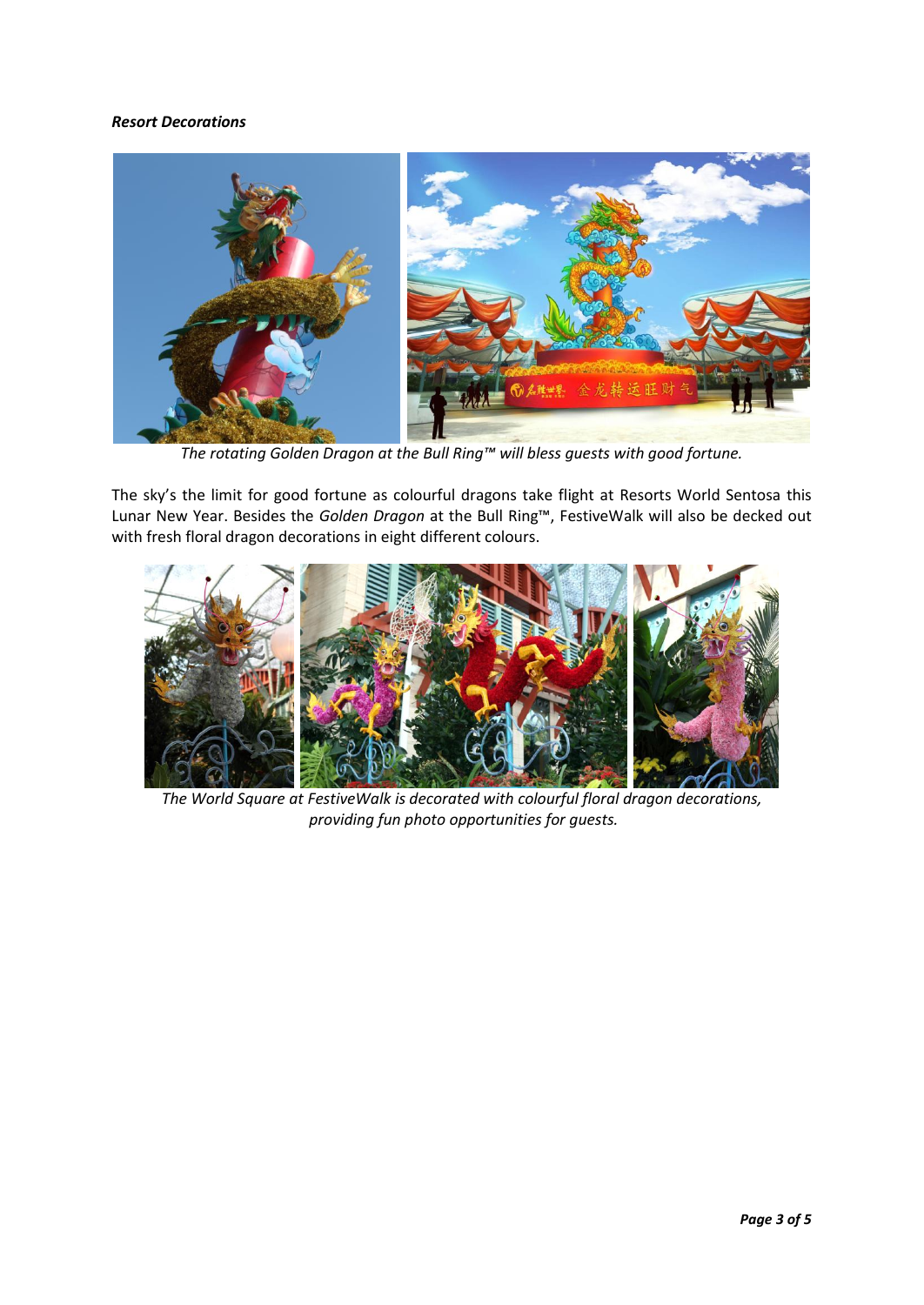#### **Annex B: Lunar New Year F&B Delights**

#### *Dragon Prosperity Feasts*



*Savour the taste of prosperity and abundance at Feng Shui Inn.*

There is much to savour with special dishes prepared for the Year of the Dragon. From authentic Cantonese cuisine at Feng Shui Inn, Italian fare at Palio, a taste of Australia at Osia, to seafood buffet at Starz Restaurant, guests will be spoilt for choice when it comes to reunion dinners this Lunar New Year.

Universal Studios Singapore will open through the festive season and special offerings will be available at all F&B outlets including Hollywood China Bistro and KT's Grill, which will be serving up special Lunar New Year dishes with a touch of East meets West.

And what's a Lunar New Year feast without the traditional dish of abundance, or *Lo Hei* (捞起/鱼 生)? A feature at Feng Shui Inn this year will be the Golden Dragon *Lo Hei* special, with special treats including dragon-shaped *Barbecued "Kurobuta" Pork & Live Lobster Lo Hei* and *Australian Dried Abalone Lo Hei*.

###

#### **Notes to Editors**

1. High resolution photos can be downloaded from link: [ftp://wswresorts:wswresorts@omaedcftp001.interpublic.com](ftp://wswresorts:wswresorts@omaedcftp001.interpublic.com/) *Username: wswresorts Password: wswresorts*  2. All photos are to be attributed to: *Resorts World Sentosa elements and all related indicia TM & © 2012 Resorts World at Sentosa Pte. Ltd. All Rights Reserved*